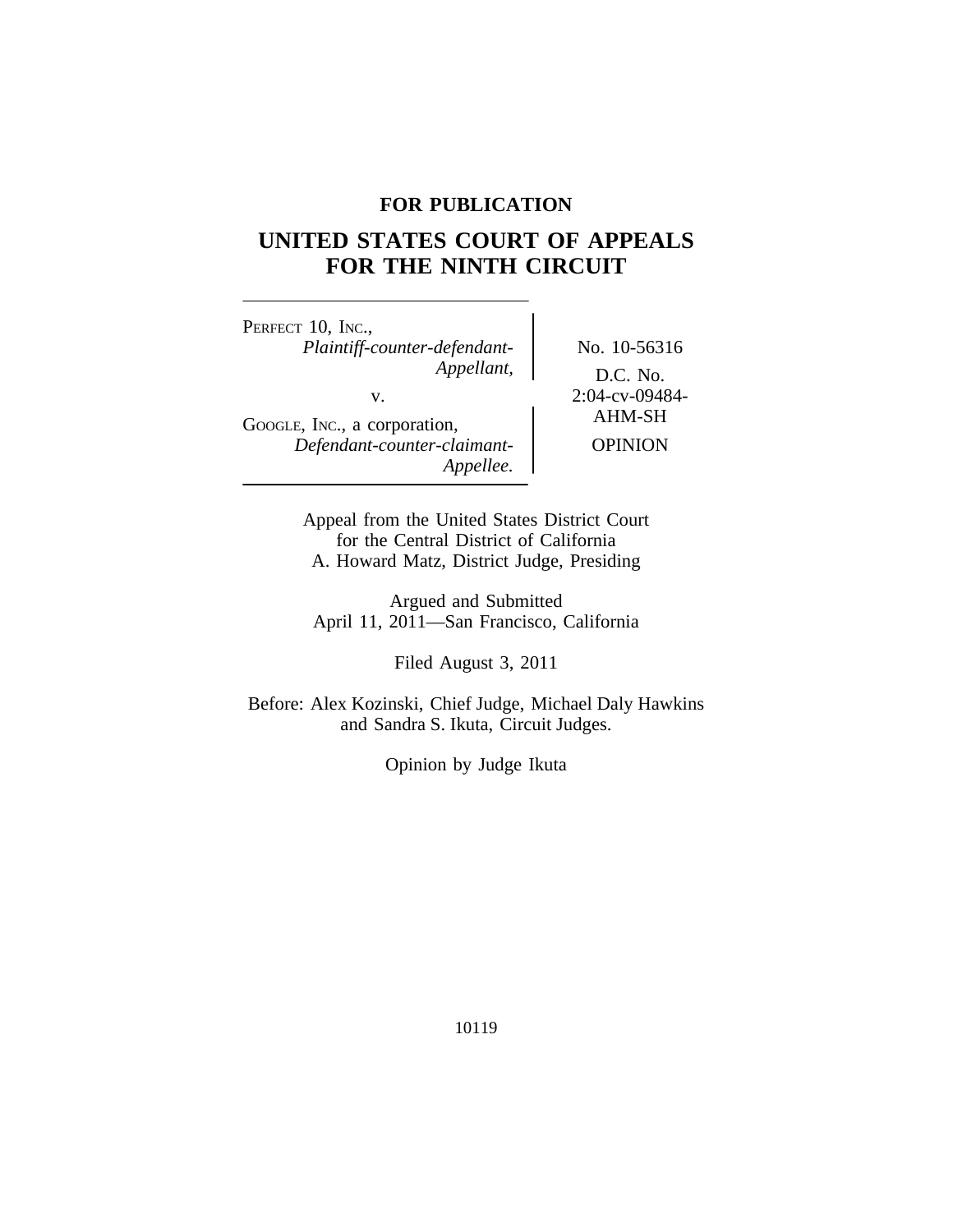## **COUNSEL**

David Schultz (argued) and Jeffrey Neil Mausner, Law Offices of Jeffrey N. Mausner, Woodland Hills, California, for appellant Perfect 10, Inc.

Andrew H. Schapiro (argued), Mayer Brown, LLP, New York, New York; Michael T. Zeller, Quinn Emanuel Urquhart & Sullivan, LLP, Los Angeles, California; Bradley R. Love, Quinn Emanuel Urquhart & Sullivan, LLP, San Francisco, California; and Rachel Herrick Kassabian, Margret M. Caruso, and Andrea Pallios Roberts, Quinn Emanuel Urquhart & Sullivan, LLP, New York, New York, for appellee Google, Inc.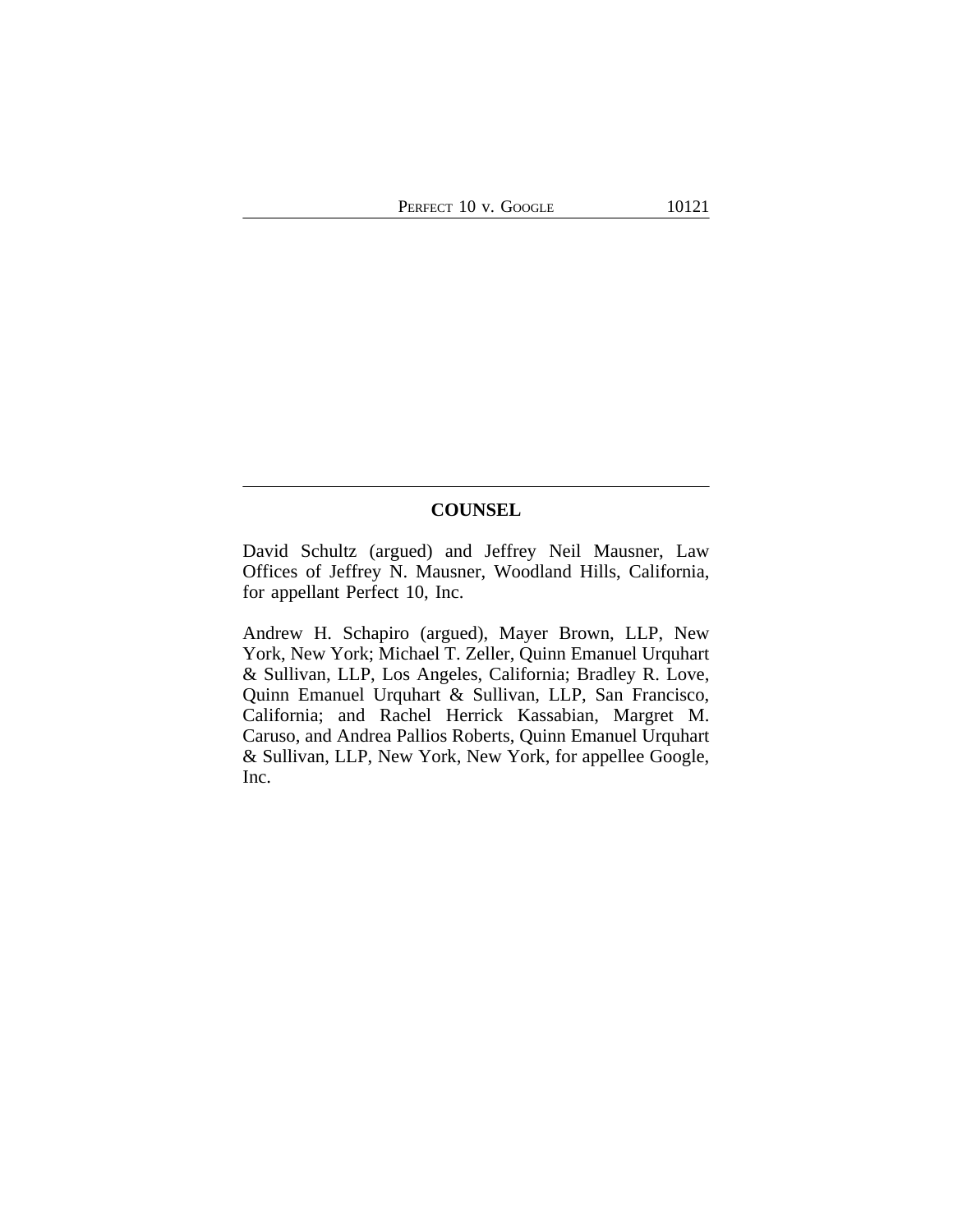Nancy E. Wolff, Cowan, DeBaets, Abrahams & Sheppard, New York, New York, for amici curiae Picture Archive Council of America, Inc., et al.

Joseph C. Gratz, Durie Tangri LLP, San Francisco, California, for amici curiae Chilling Effects Clearinghouse Leaders.

#### **OPINION**

IKUTA, Circuit Judge:

In this appeal, we once again consider a request by Perfect 10, Inc. for a preliminary injunction against Google, Inc. *See Perfect 10, Inc. v. Amazon.com, Inc.* (*Perfect 10 II*), 508 F.3d 1146 (9th Cir. 2007). Because Perfect 10 has not demonstrated that it would likely suffer irreparable harm in the absence of a preliminary injunction, we affirm the district court's denial of that relief.

I

This appeal is the latest installment in a legal saga of several years' duration. That history is recounted elsewhere, *see Perfect 10 II*, 508 F.3d 1146, so we focus here on only those facts material to the questions before us now. Perfect 10 creates (and copyrights) photographic images of nude models for commercial distribution. For several years, it featured them in a now-defunct magazine, "PERFECT 10"; more recently, it began offering them for viewing on a passwordprotected, paid-subscription website, "perfect10.com." Perfect 10's subscription website generates revenue from subscribers who pay a monthly fee to view the copyrighted images in a "members' area," which members access through a unique username/password combination. *Perfect 10 v. Google, Inc.* (*Perfect 10 I*), 416 F. Supp. 2d 828, 832 & n.3 (C.D. Cal. 2006). Perfect 10 has generated virtually all of its revenue from these copyrighted images. *Id.* at 832.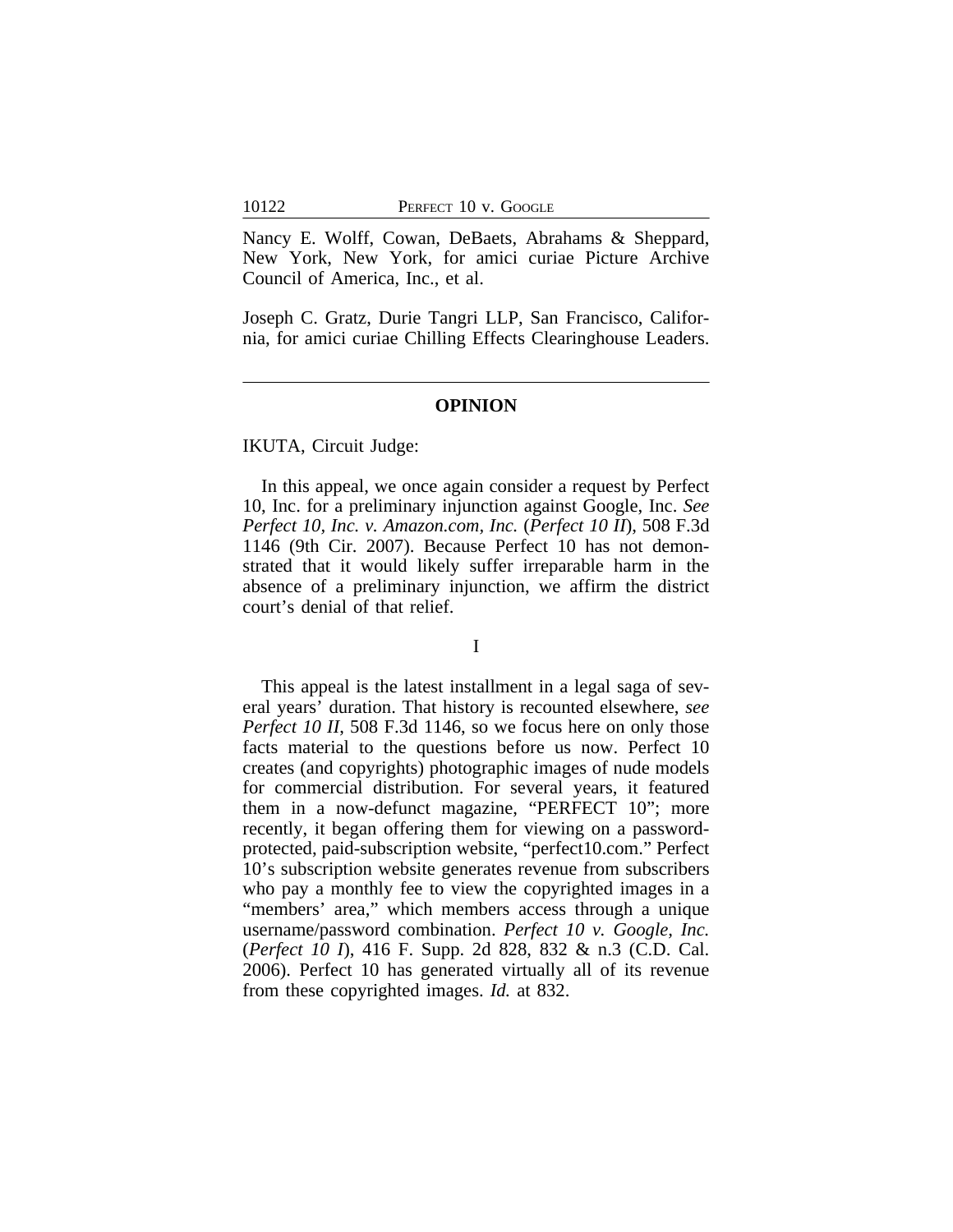Google operates numerous web-based services. Chief among them is its search engine, which uses an automated software program, known as a web crawler, to obtain copies of publicly available webpages and images for use in its search index. Google's servers store the text of a web page in its cache, *Perfect 10 II*, 508 F.3d at 1156 & n.3. In addition to its search engine, Google offers a service called Blogger, which hosts blogs created by users on Google's server. Blogger account holders may upload images from the web onto Google's server in order to post them on their blogs, or may use a hyperlink to images hosted on other servers.

In order to obtain the protections of the Digital Millennium Copyright Act (DMCA), Google has developed a copyrightinfringement notification policy for each of these Internet services. Under the DMCA, a provider of online services (such as Google) must, among other things, designate an agent to receive a notification of claimed infringement (often referred to as a "takedown notice") in order to get certain safe harbor protections. Under Google's notification policies, the takedown notice must include, among other things, the URL for the infringing material. Google forwards the takedown notices it receives to the website "chillingeffects.org," a nonprofit, educational project run jointly by the Electronic Frontier Foundation and various law schools, which posts such notices on the Internet. As a result, even if Google removes Perfect 10's images from its search results, a person can still find the URL for the allegedly infringing images on chillingeffects.org.

Following our remand in *Perfect 10 II*, Perfect 10 once again moved for a preliminary injunction against Google. Perfect 10 argued that it was entitled to an injunction because Google's web and image search and related caching feature, its Blogger service, and its practice of forwarding Perfect 10's takedown notices to chillingeffects.org constituted copyright infringement. Additionally, Perfect 10 argued that it was entitled to an injunction based upon Google's alleged violation of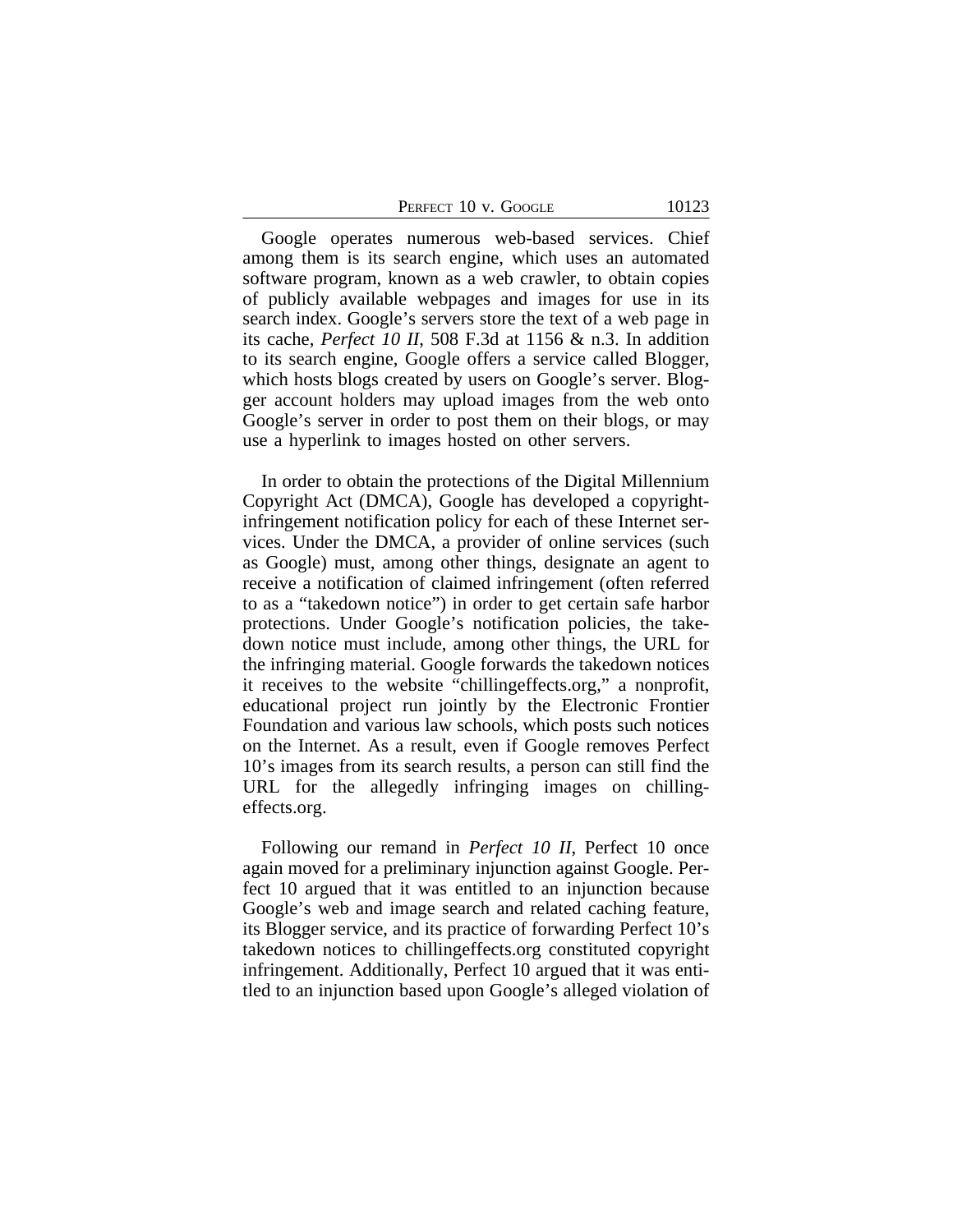the rights of publicity assigned to Perfect 10 by some of its models.

The district court rejected each of these arguments and denied Perfect 10's motion for preliminary injunctive relief. In doing so, the court held that Perfect 10 had not shown that it was likely to suffer irreparable harm in the absence of such relief, and that it had failed to satisfy any of the other requirements for a preliminary injunction. The district court also resolved motions by Google for partial summary judgment, and held that Google was entitled to safe harbor protection under the DMCA for its caching feature, its Blogger service and, in part, its web and image search. On appeal, Perfect 10 claims that the district court erred in denying its motion for a preliminary injunction and also seeks review of the district court's summary judgment order on the DMCA issues, arguing that the latter order is inextricably intertwined with the company's request for injunctive relief.

## II

We begin by considering whether the district court erred in denying Perfect 10's request for preliminary injunctive relief. "A plaintiff seeking a preliminary injunction must establish  $[(1)]$  that he is likely to succeed on the merits,  $[(2)]$  that he is likely to suffer irreparable harm in the absence of preliminary relief, [(3)] that the balance of equities tips in his favor, and [(4)] that an injunction is in the public interest." *Winter v. Natural Res. Def. Council, Inc.*, 129 S. Ct. 365, 374 (2008). We review the district court's determination that the plaintiff satisfied each of these four factors for abuse of discretion. *Park Vill. Apartment Tenants Ass'n v. Mortimer Howard Trust*, 636 F.3d 1150, 1158-59 (9th Cir. 2011). In doing so, our review is "limited and deferential." *Am. Trucking Ass'n v. City of Los Angeles*, 559 F.3d 1046, 1052 (9th Cir. 2009) (quoting *Lands Council v. Martin*, 479 F.3d 636, 639 (9th Cir. 2007)) (internal quotation marks omitted).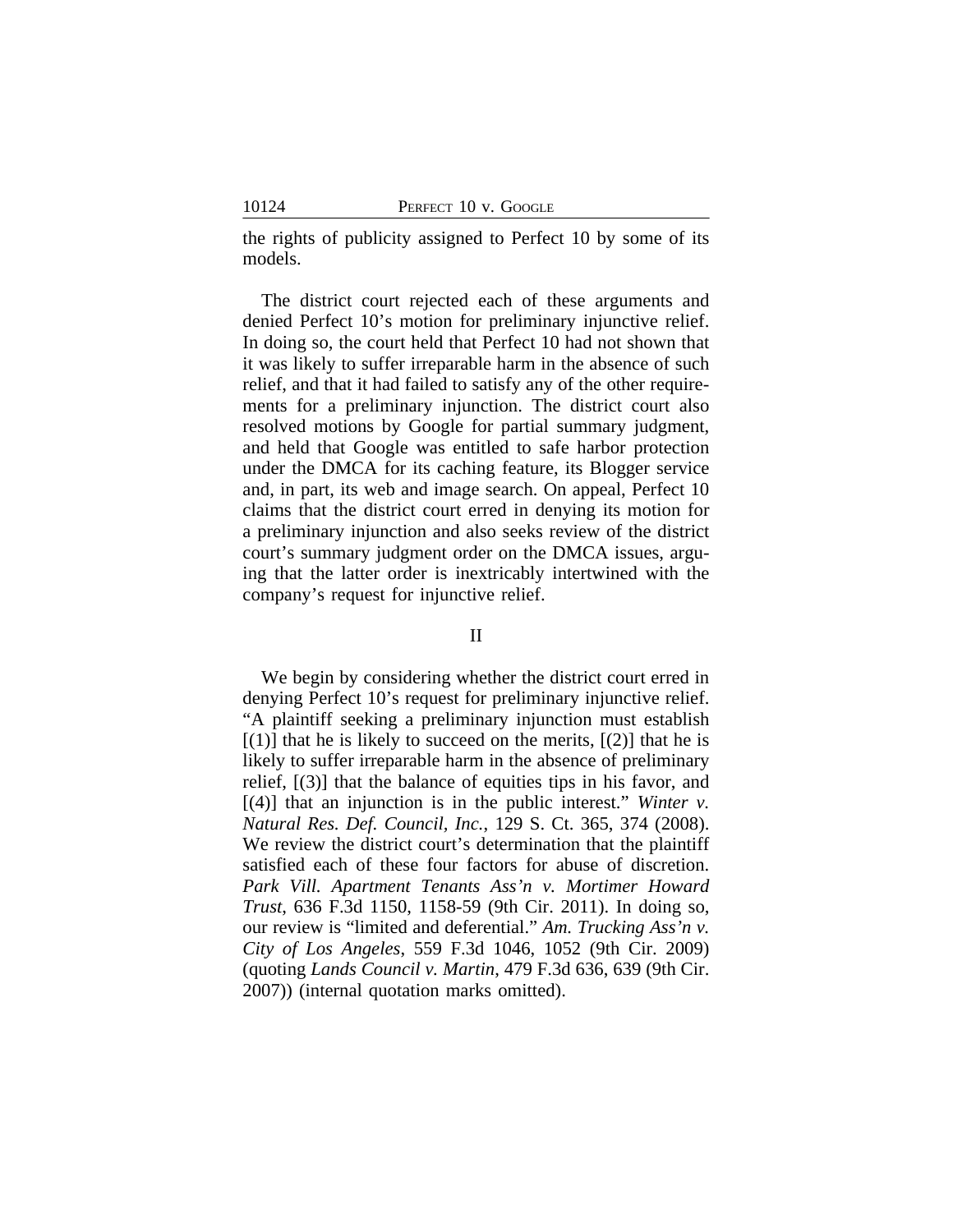| PERFECT 10 v. Google |  |  |
|----------------------|--|--|
|----------------------|--|--|

In explaining how it meets the four-factor test for preliminary injunctive relief, Perfect 10 argues primarily that because it has made a strong showing of likely success on the merits of its copyright claims, a court must presume it will suffer irreparable harm. In making this argument, Perfect 10 relies on a long line of cases, beginning with *Apple Computer, Inc. v. Formula International, Inc.*, 725 F.2d 521 (9th Cir. 1984), where we held that "[a] showing of a reasonable likelihood of success on the merits in a copyright infringement claim raises a presumption of irreparable harm" for purposes of a preliminary injunction. *Id.* at 525. We have repeated and relied on this rule numerous times in the nearly three decades since *Apple Computer*. *See, e.g.*, *LGS Architects, Inc. v. Concordia Homes of Nev.*, 434 F.3d 1150, 1155-56 (9th Cir. 2006); *Sun Microsystems, Inc. v. Microsoft Corp.*, 188 F.3d 1115, 1119 (9th Cir. 1999); *Johnson Controls, Inc. v. Phoenix Control Sys., Inc.*, 886 F.2d 1173, 1174 (9th Cir. 1989); *Rodeo Collection, Ltd. v. W. Seventh*, 812 F.2d 1215, 1220 (9th Cir. 1987).

**[1]** These cases, however, all predate *eBay Inc. v. MercExchange, L.L.C.*, 547 U.S. 388 (2006), which indicated that an injunction in a patent infringement case may issue only in accordance with "traditional equitable principles" and warned against reliance on presumptions or categorical rules. *Id.* at 393. In *eBay*, the Supreme Court considered a decision by the Federal Circuit holding that MercExchange was entitled to a permanent injunction against eBay. *Id.* at 391. MercExchange had prevailed at trial in its patent infringement action against eBay, but the district court concluded that the company's willingness to license its patents made it categorically unable to show irreparable harm from copyright infringement. *Id.* at 390, 393. The Federal Circuit reversed, applying its rule "that a permanent injunction will issue once infringement and validity have been adjudged." *Id.* at 393-94 (quoting *MercExchange, LLC v. eBay, Inc.*, 401 F.3d 1323, 1338 (Fed. Cir. 2005)) (internal quotation marks omitted).

**[2]** The Supreme Court reversed, holding that "the traditional four-factor framework that governs the award of injunc-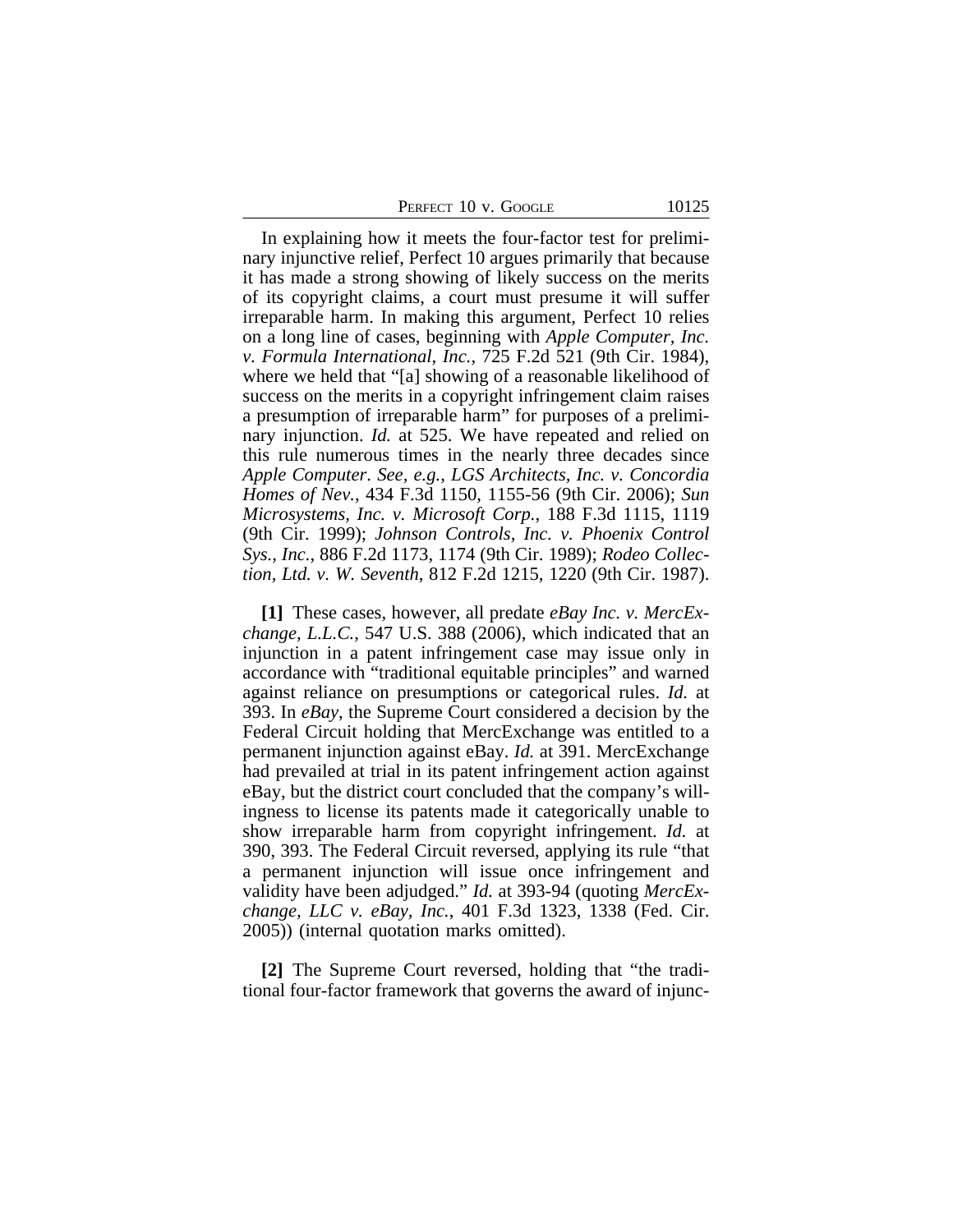#### 10126 PERFECT 10 v. GOOGLE

tive relief" applies to "disputes arising under the Patent Act." *Id.* at 394. The use of presumptions or categorical rules in issuing injunctive relief would constitute "a major departure from the long tradition of equity practice," and "should not be lightly implied." *Id.* at 391 (quoting *Weinberger v. Romero-Barcelo*, 456 U.S. 305, 320 (1982)). The Court detected no evidence in the language of the Patent Act that Congress "intended such a departure" from traditional equity practice, *id.* at 391-92, rejecting the argument that courts could find congressional intent to depart from the four-factor framework in statutory language giving patent holders a "right to exclude others from making, using, offering for sale, or selling the invention," *id.* at 392 (quoting 35 U.S.C. § 154(a)(1)). According to the Court, this language did not require the issuance of injunctive relief whenever there was patent infringement, because "the creation of a right is distinct from the provision of remedies for violations of that right," *id.*, and the relevant remedial provision stated only that injunctive relief "may" issue "in accordance with the principles of equity," *id.* (quoting 35 U.S.C. § 283). Therefore, both the district and appellate courts had erred in adopting a categorical rule instead of making a fact-specific application of the traditional four-factor test for injunctive relief. *Id.* at 393.

**[3]** In reaching this conclusion, the Court relied on and clarified its prior decisions under the Copyright Act.**<sup>1</sup>** It noted that the language of the Copyright Act (like the Patent Act), states that courts "may" grant injunctive relief "on such terms as [they] may deem reasonable to prevent or restrain infringement of a copyright." *Id.* at 392 (quoting 17 U.S.C. § 502(a)). Again, this permissive language does not evince a congressional intent to depart from traditional equitable principles, and

**<sup>1</sup>**The Court has since extended the logic of *eBay* to the NEPA context. *See Monsanto Co. v. Geertson Seed Farms*, 130 S. Ct. 2743, 2756-57 (2010) (invalidating our presumption that a court may withhold injunctive relief for a NEPA violation only in "unusual circumstances" and stating that "[n]o such thumb on the scales is warranted").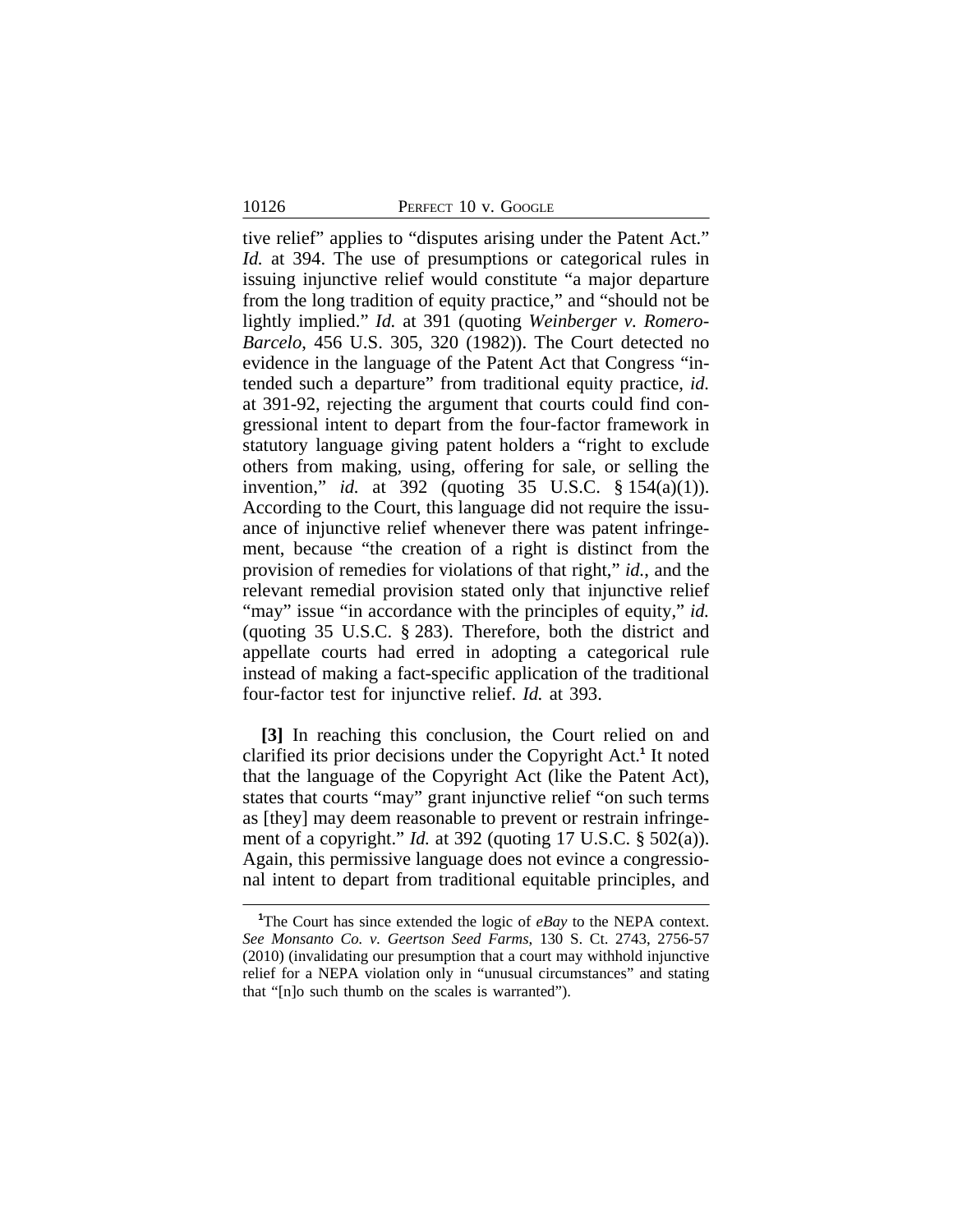PERFECT 10 v. GOOGLE 10127

the statutory language giving a copyright holder (like a patent holder) "the right to exclude others from using his property" does not suggest otherwise. Accordingly, the Court "has consistently rejected invitations to replace traditional equitable considerations with a rule that an injunction automatically follows a determination that a copyright has been infringed." *Id.* at 392-93 (citing *N.Y. Times Co. v. Tasini*, 533 U.S. 483, 505 (2001)). Following this reasoning, the Second Circuit concluded that *eBay* abrogated its longstanding presumption "that a plaintiff likely to prevail on the merits of a copyright claim is also likely to suffer irreparable harm if an injunction does not issue," because this presumption is "inconsistent with the principles of equity set forth in *eBay*." *Salinger v. Colting*, 607 F.3d 68, 75, 79 (2d Cir. 2010).

**[4]** We agree with the Second Circuit. As explained in *eBay*, the language of § 502(a) is permissive and evokes traditional equitable principles: "[T]he Copyright Act provides that courts 'may' grant injunctive relief 'on such terms as [they] may deem reasonable to prevent or restrain infringement of a copyright.' " 547 U.S. at 392 (quoting 17 U.S.C. § 502(a)). Nothing in the statute indicates congressional intent to authorize a "major departure" from "the traditional fourfactor framework that governs the award of injunctive relief," *id.* at 391, 394, or to undermine the equitable principle that such relief is an "extraordinary and drastic remedy" that "is never awarded as of right," *Munaf v. Green*, 553 U.S. 674, 689-90 (2008) (internal quotation marks omitted). We therefore conclude that the propriety of injunctive relief in cases arising under the Copyright Act must be evaluated on a caseby-case basis in accord with traditional equitable principles and without the aid of presumptions or a "thumb on the scale" in favor of issuing such relief. *Monsanto*, 130 S. Ct. at 2757.

**[5]** Although *eBay* dealt with a permanent injunction, the rule enunciated in that case is equally applicable to preliminary injunctive relief. This conclusion is compelled by Supreme Court precedent, cited in *eBay*, holding that "[t]he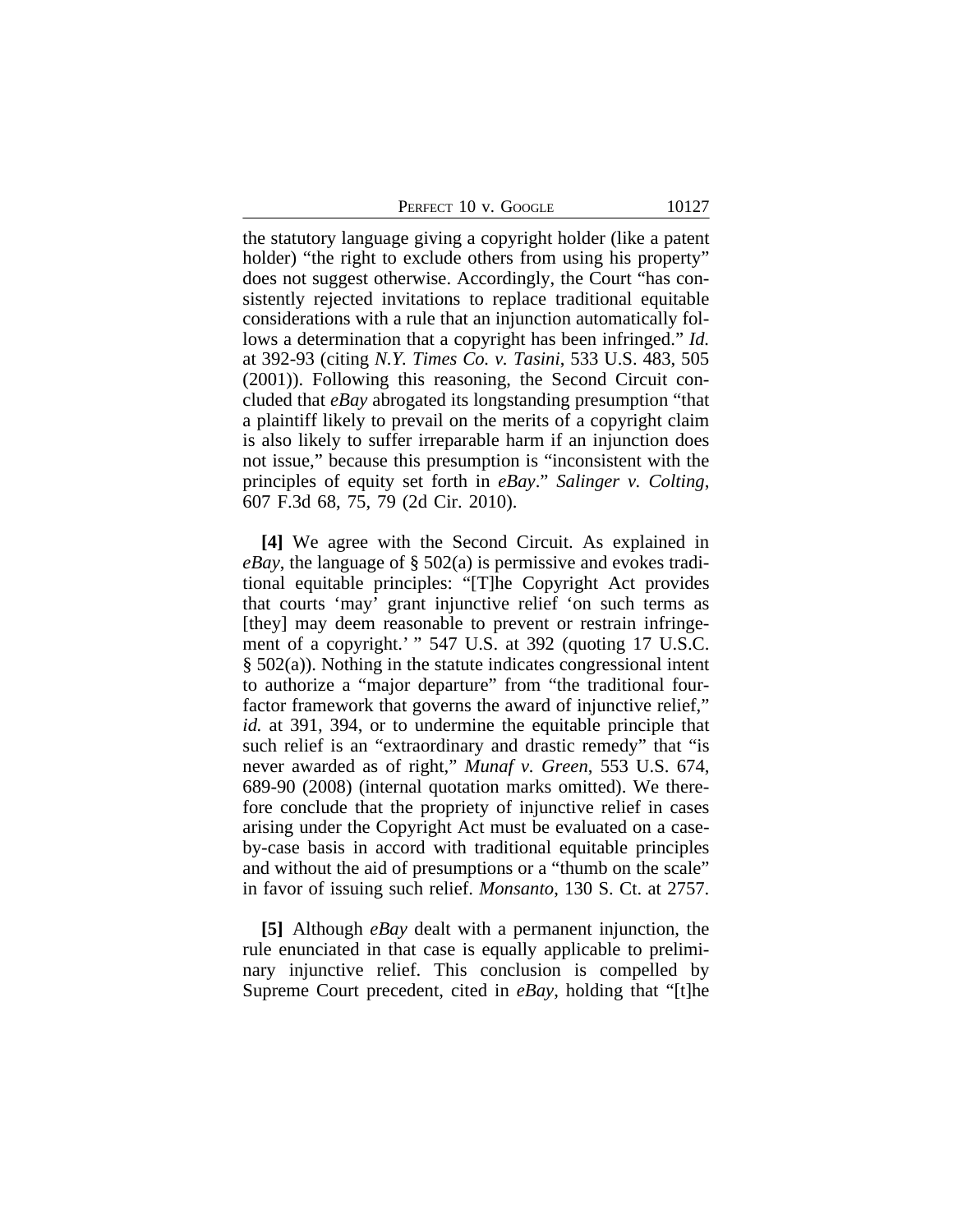standard for a preliminary injunction is essentially the same as for a permanent injunction with the exception that the plaintiff must show a likelihood of success on the merits rather than actual success." *Amoco Prod. Co. v. Vill. of Gambell*, 480 U.S. 531, 546 n.12 (1987); *accord Voice of the Arab World, Inc. v. MDTV Med. News Now, Inc.*, No. 10-1396, 2011 WL 2090132, at \*5-7 (1st Cir. 2011); *Salinger*, 607 F.3d at 79-80.

In sum, we conclude that our longstanding rule that "[a] showing of a reasonable likelihood of success on the merits in a copyright infringement claim raises a presumption of irreparable harm," *Apple Computer, Inc.*, 725 F.2d at 525, "is clearly irreconcilable with the reasoning" of the Court's decision in *eBay* and has therefore been "effectively overruled." *Miller v. Gammie*, 335 F.3d 889, 893 (9th Cir. 2003) (en banc).**<sup>2</sup>**

## III

Having disposed of Perfect 10's argument that the district court should have presumed that it would suffer irreparable harm, we now turn to whether the district court abused its discretion in holding that Perfect 10 had not established this factor. Perfect 10's theory of irreparable harm is that Google's various services provide free access to Perfect 10's proprietary images, and this access has both destroyed its business

**<sup>2</sup>** In *Marlyn Nutraceuticals, Inc. v. Mucos Pharma GmbH & Co.*, 571 F.3d 873 (9th Cir. 2009), a trademark case decided after *eBay* (but which did not reference that opinion), we continued to rely on the pre-*eBay* rule that a trademark holder is entitled to a presumption of irreparable harm if there is a likelihood of success on the merits. *Id.* at 877. Under *eBay*, however, courts must analyze each statute separately to determine whether Congress intended to make "a major departure from the long tradition of equity practice" and create a statutory presumption or categorical rule for the issuance of injunctive relief. 547 U.S. at 391 (quoting *Weinberger*, 456 U.S. at 320). Because this case does not require us to consider Congress's intent in enacting the Lanham Act, *Marlyn Neutraceutical*'s adherence to a presumption of irreparable harm in a trademark case is irrelevant to our current inquiry.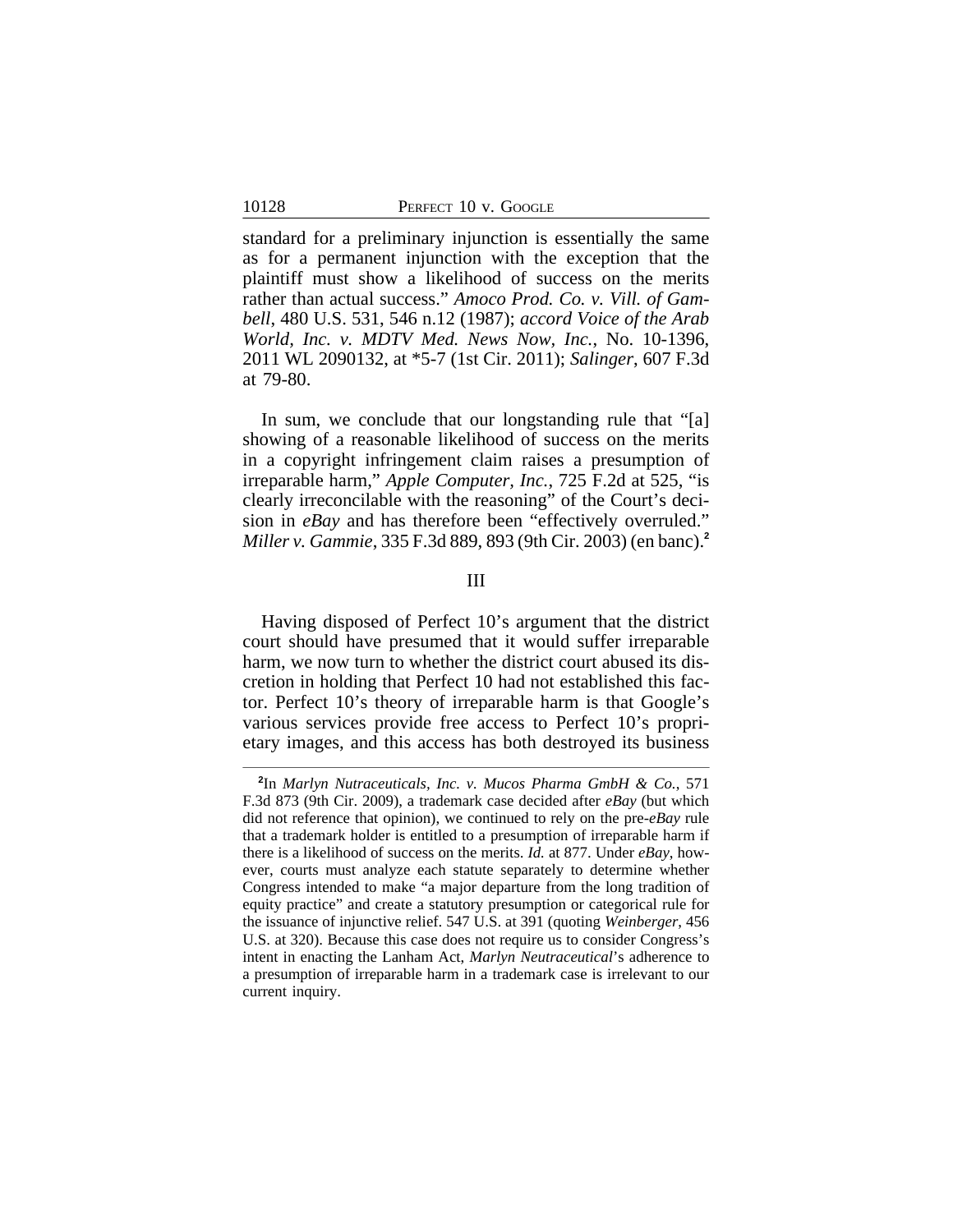PERFECT 10 v. GOOGLE 10129

model and threatened it with financial ruin, since no one would be willing to pay a subscription fee for material that is available without charge. To support this theory, Perfect 10 relies on several declarations by Dr. Norman Zada, Perfect 10's founder, president, and major financial backer. In these declarations, Dr. Zada stated that the number of thumbnail versions of Perfect 10 images available via Google's Image Search had increased significantly between 2005 and 2010. Further, Dr. Zada stated that the company's "revenues have declined from close to \$2,000,000 a year to less than \$150,000 a year," resulting in over \$50 million in losses from 1996 to 2007, and an annual loss of at least \$3 million since then, pushing the company "very close to bankruptcy."

**[6]** Given the limited nature of this evidence, the district court did not abuse its discretion in concluding that Perfect 10 failed to establish that Google's operations would cause it irreparable harm. While being forced into bankruptcy qualifies as a form of irreparable harm, *Doran v. Salem Inn, Inc.*, 422 U.S. 922, 932 (1975), Perfect 10 has not established that the requested injunction would forestall that fate. To begin with, Perfect 10 has not alleged that it was ever in sound financial shape. Indeed, Dr. Zada acknowledges that the company "los[t] money at the beginning" and has never made up that ground during its 15 years of operation. Dr. Zada also acknowledges that search engines other than Google contribute to making Perfect 10 images freely available. In one of his declarations, he states that, in addition to spending "at least 2,000 hours using Google's search engine to locate infringements of Perfect 10's copyrighted works," he has also "spent thousands of hours viewing [infringing] websites and search results of other search engines, including Yahoo! and MSN." Moreover, notwithstanding Perfect 10's theory of irreparable harm, it failed to submit a statement from even a single former subscriber who ceased paying for Perfect 10's service because of the content freely available via Google. Nor has Perfect 10 provided any evidence in support of its claim that